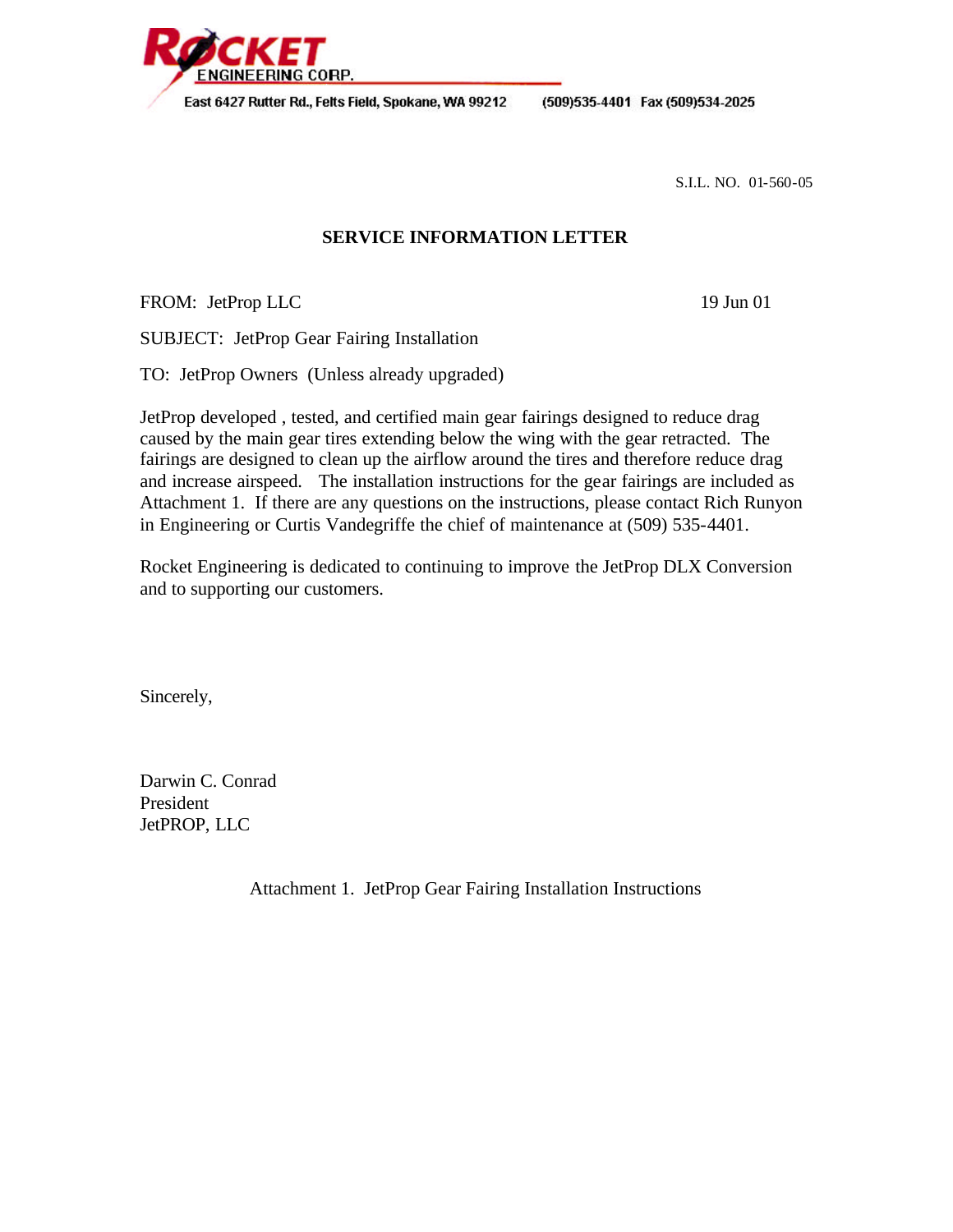## **Attachment 1 JetProp Gear Fairing Installation Instructions**

#### Note

Aircraft may be put on jacks for maintenance convenience.

- 1. Remove existing rivets shown in Figure 1 at the wing root fairing.
- 2. Remove access panels shown in Figure 1A.
- 3. Position fairing in wheel well with aft edge flush with the trailing edge skin.
- 4. Ensure a minimum of 1/8" set back at the landing gear door sealing edge and wheel fairing edge as shown in Figure 2.
- 5. Clamp in place with "C" clamps.
- 6. Drill holes and install screws and nuts in the inner ring shown in Figure 1.
- 7. Locate existing holes in outer fairing using a hole finder. Use a cow magnet (or similar magnet) for locating the new holes as shown in figure 1 and 1A.

#### **Note**

Instructions on the use of the cow magnet are shown in Figure 3 & 4.

## **Warning**

# **Be absolutely certain to be clear of the wing spar and hat channel structural members when drilling holes for attaching the fairing.**

- 8. Install the fairings as shown in Figures 1-4.
- 9. Replace the access panels removed.
- 10. Install masking tape around the fairing and skin leaving approximately 1/8" gap. Seal this gap with AMS-S-8802 B1/2 or equivalent sealant. Make sure there is a good seal all around the fairing.
- 11. Drill #10 drain holes at the lowest points in the forward and aft parts of the fairing.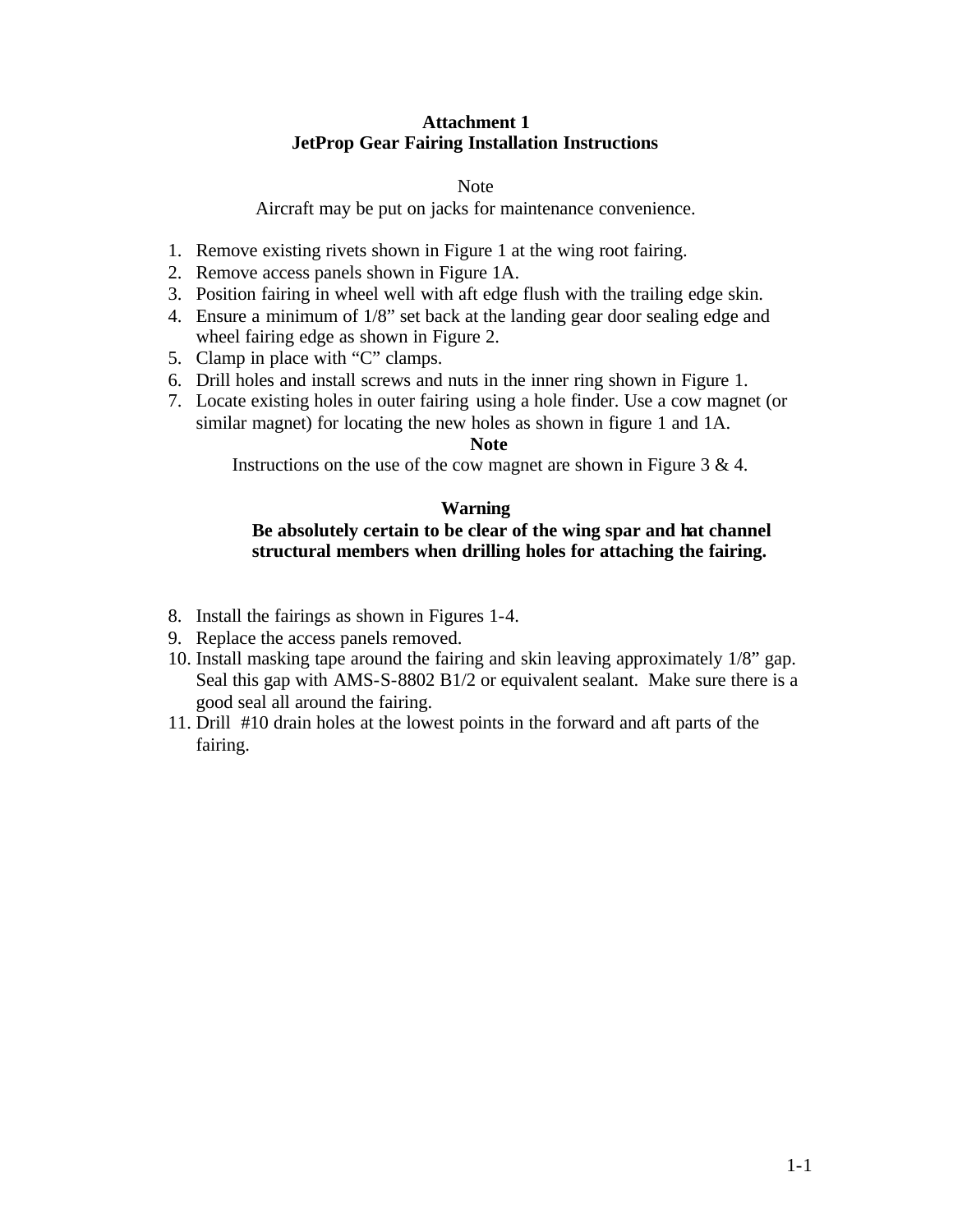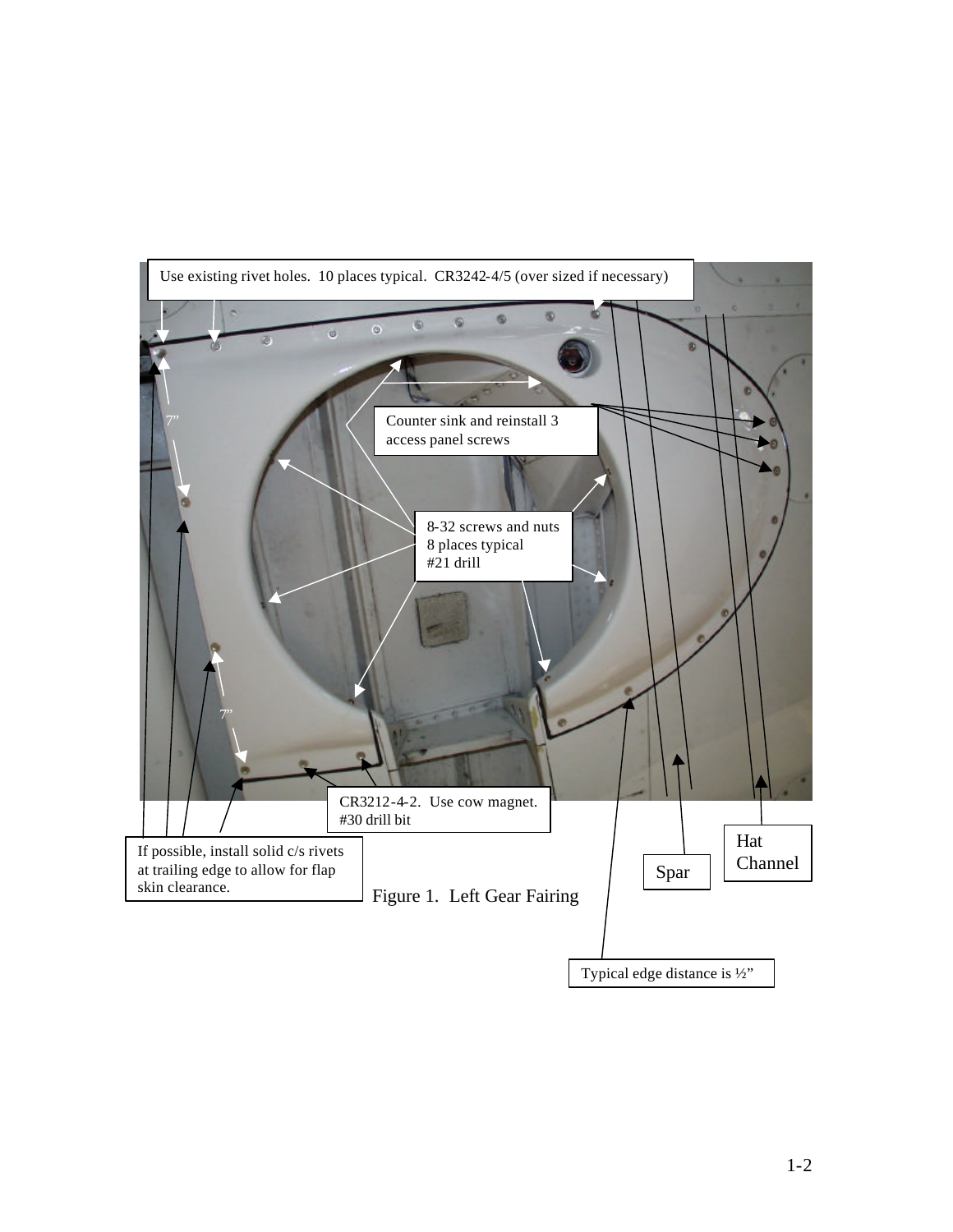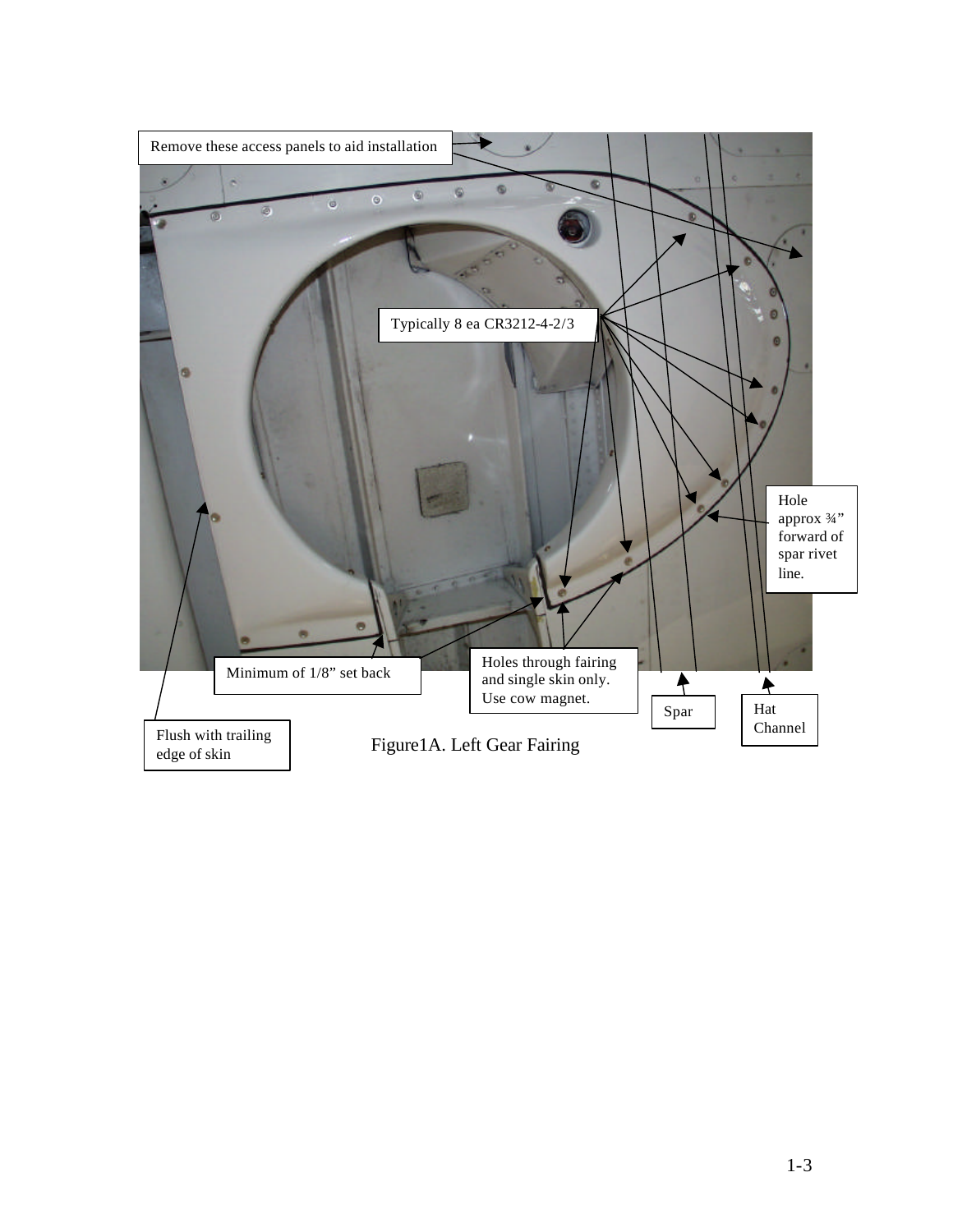

Figure 2. Gear Fairing Location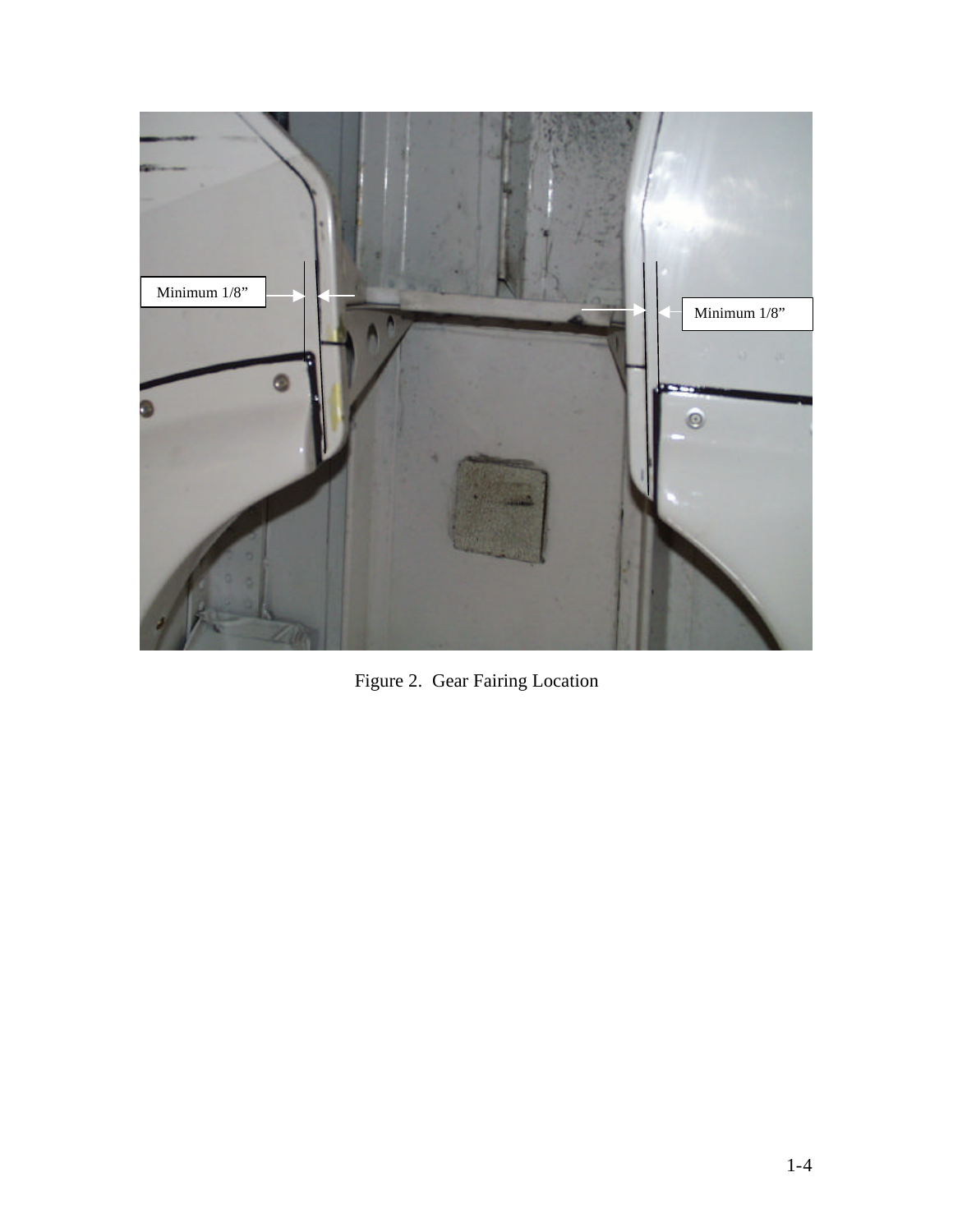

Figure 3. Cow Magnet



Figure 4. Use of the Cow Magnet

## **Note**

For the wheel fairing installation, insert the cow magnet through the forward wing inspection panel and position it parallel with the spar at the outer edge of the wheel fairing. Use a #8 washer on the exposed flange to locate the hole location. Use the same procedure to locate the holes aft of the bonded hat channel.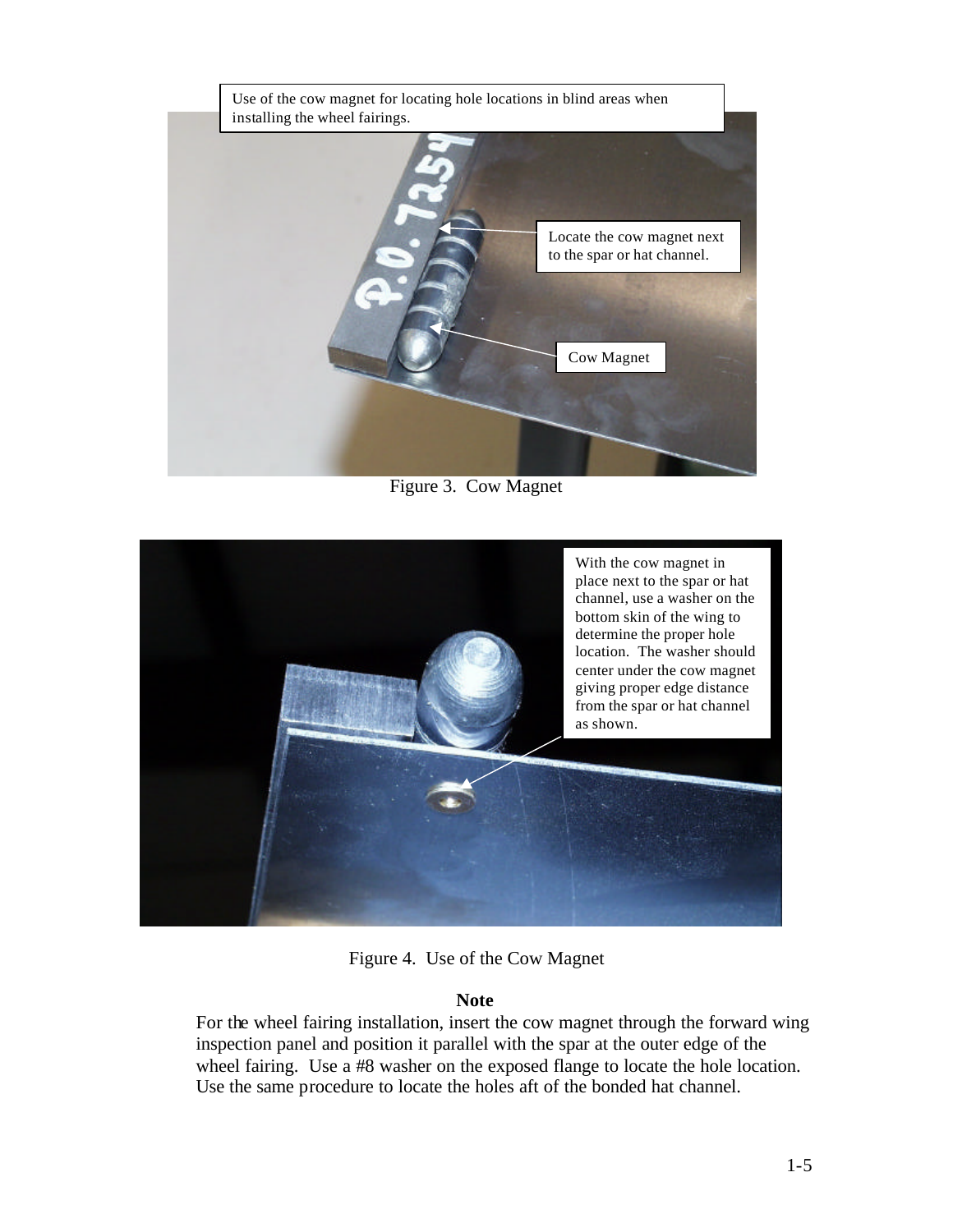

Figure 5. Gear Door Fairing

12. With the gear fairings in place and the gear retracted, locate the correct position for the gear door fairings on the gear door. Mark the correct position for the gear door fairings. With the gear extended carefully locate three rivet holes shown in Figure 5. Cleco the gear door fairings in place on the gear door. Carefully locate the two bottom attachment holes**. Be especially careful to keep the holes far enough inboard to prevent the bolt heads from hitting on the gear door seal when the gear is retracted.** Permanently install the gear door fairing on the gear door.